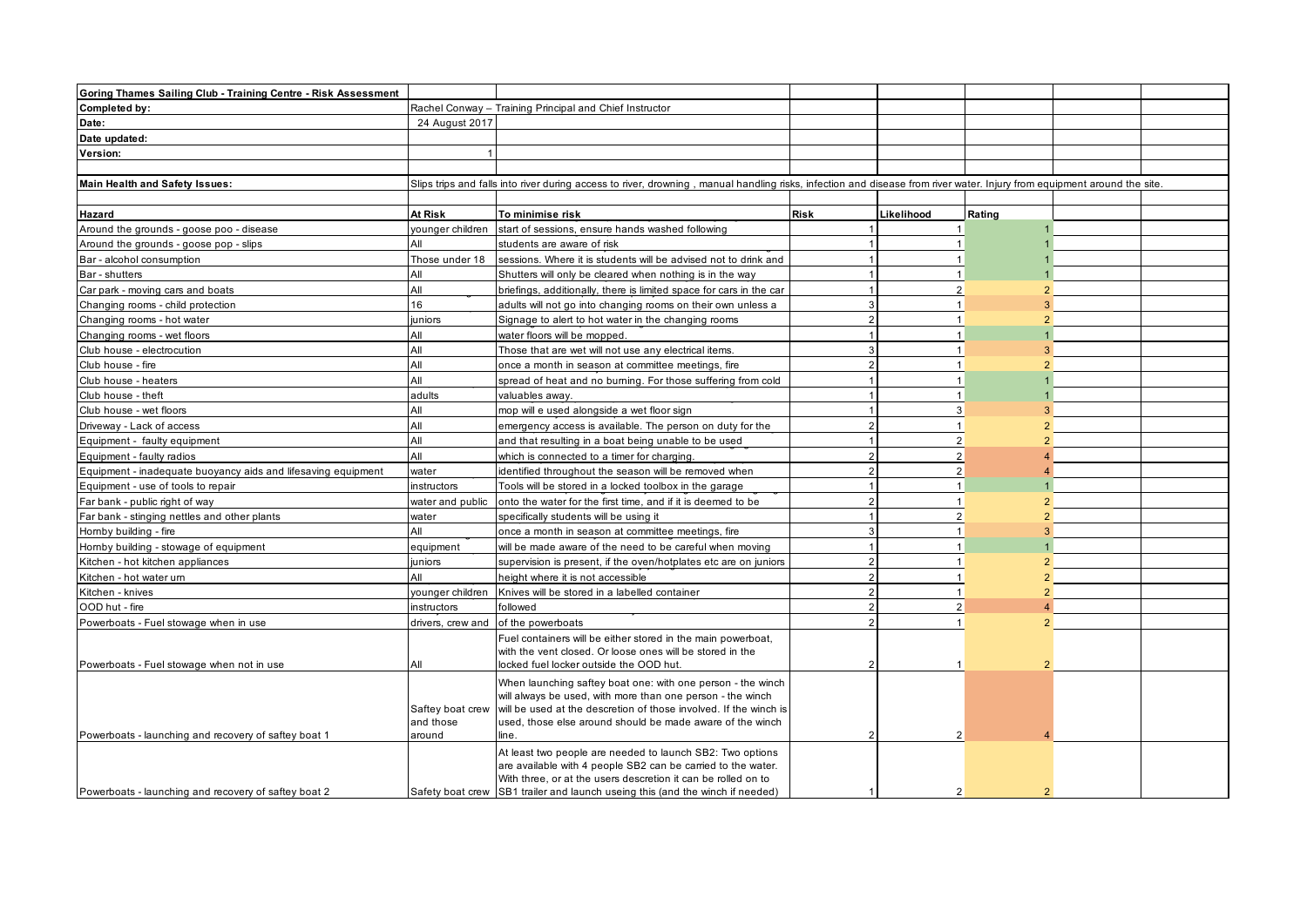| Powerboats - safe driving                    | Saftey boat crew,<br>those on or in<br>water | Those driving the saftey boat courses will at the very least be<br>PB2 qualified, and if under the age of 16 accompanied by<br>another adult. If someone is not wearing the kill cord whilst<br>driving, they will immediately be wam, if further misuse of the<br>boat occurs, actions will be taken in consultation with the<br>Committee | 3             |                |  |  |
|----------------------------------------------|----------------------------------------------|---------------------------------------------------------------------------------------------------------------------------------------------------------------------------------------------------------------------------------------------------------------------------------------------------------------------------------------------|---------------|----------------|--|--|
| Powerboats - storage of safety boat 2 engine | Safety boat crew                             | At least two people are required to fit and remove SB2's<br>engine, preferably with a third person for support. Manual<br>handling procedures should be followed and the engine<br>trolley should be used and bought as close as possible to the<br>boat which should be reversed into the slipway for easy<br>removal.                     |               |                |  |  |
| Powerboats - refuelling                      | Safety boat crew                             | Refuelling will follow the operation guidlelines for the centre,<br>namely: refuelling will only take place by qualified saftey boat<br>drivers, on a hardstanding area, with access to a spill kit and<br>goggles                                                                                                                          |               |                |  |  |
| Rigging - equipment in garage                | All, particularly<br>juniors                 | For those accessing equipment in the garage, they should be<br>aware of the dangers present. Adults should be present with<br>the children as they obtain equipment. Equipment should be<br>taken out after the safety boat has been launched                                                                                               | $\mathcal{P}$ | $\mathfrak{p}$ |  |  |
| Rigging - flying sails                       | All, particularly<br>those on shore          | Where possible sails should be dropped or furled when not in<br>use and spectators should be made aware of the possibility<br>of booms moving around                                                                                                                                                                                        |               | 3              |  |  |
| Rigging - launching optimists                | Adults                                       | Manual handling procedures should be followed and at least<br>two people should move optimists to the side of the river                                                                                                                                                                                                                     |               | $\mathfrak{p}$ |  |  |
| Rigging - manual handling                    | All rigging<br>including parents             | Those moving equipment around should be made aware of<br>the need for careful manual handling                                                                                                                                                                                                                                               |               | $\overline{2}$ |  |  |
| Rigging - moving of masts                    | All, including<br>spectators                 | At least two young juniors, (or one adult) should move masts<br>and be made aware of the need to move slowly and carefully<br>around the centre                                                                                                                                                                                             |               | $\overline{2}$ |  |  |
| Rigging - trapping fingers                   | All                                          | Instruction on correct rigging processes will be given to all<br>those rigging for the first time                                                                                                                                                                                                                                           |               |                |  |  |
| River - diseases and infection               | All on water                                 | Saftey briefing given to all new students, any cuts are<br>cleaned with antiseptic wipes, and advice is given in the case<br>of feeling unwell, to inform their doctor of the river water                                                                                                                                                   |               |                |  |  |
| River - drowning                             | All on water                                 | Correctly fitting bouancy aids (or life jackets for non-swimmers)<br>will be worn at all times on the water and at the edge of the<br>water                                                                                                                                                                                                 |               |                |  |  |
| River - flow of river                        | All on water                                 | If the Environmental Agency river flow status is yellow and<br>increasing, or red - no sailing is allowed                                                                                                                                                                                                                                   |               |                |  |  |
| River - hypothermia                          | All on water                                 | Correct clothing will be advised for the conditions and<br>instructors will take students off the water if they are getting<br>too cold                                                                                                                                                                                                     |               |                |  |  |
| River - lock and weir                        | All on water                                 | The sailing area will not be beyond the last big barge. If<br>students drift down this far, they will be moved back to the<br>main sailing area                                                                                                                                                                                             |               |                |  |  |
|                                              |                                              | The person in charge of saftey will guide other craft through<br>the sailing area, students will be briefed on the likelihood of<br>other craft, where necessary students may be bought back to                                                                                                                                             |               |                |  |  |
| River - other craft                          | All on water                                 | the shore whilst other craft pass                                                                                                                                                                                                                                                                                                           |               | 3              |  |  |